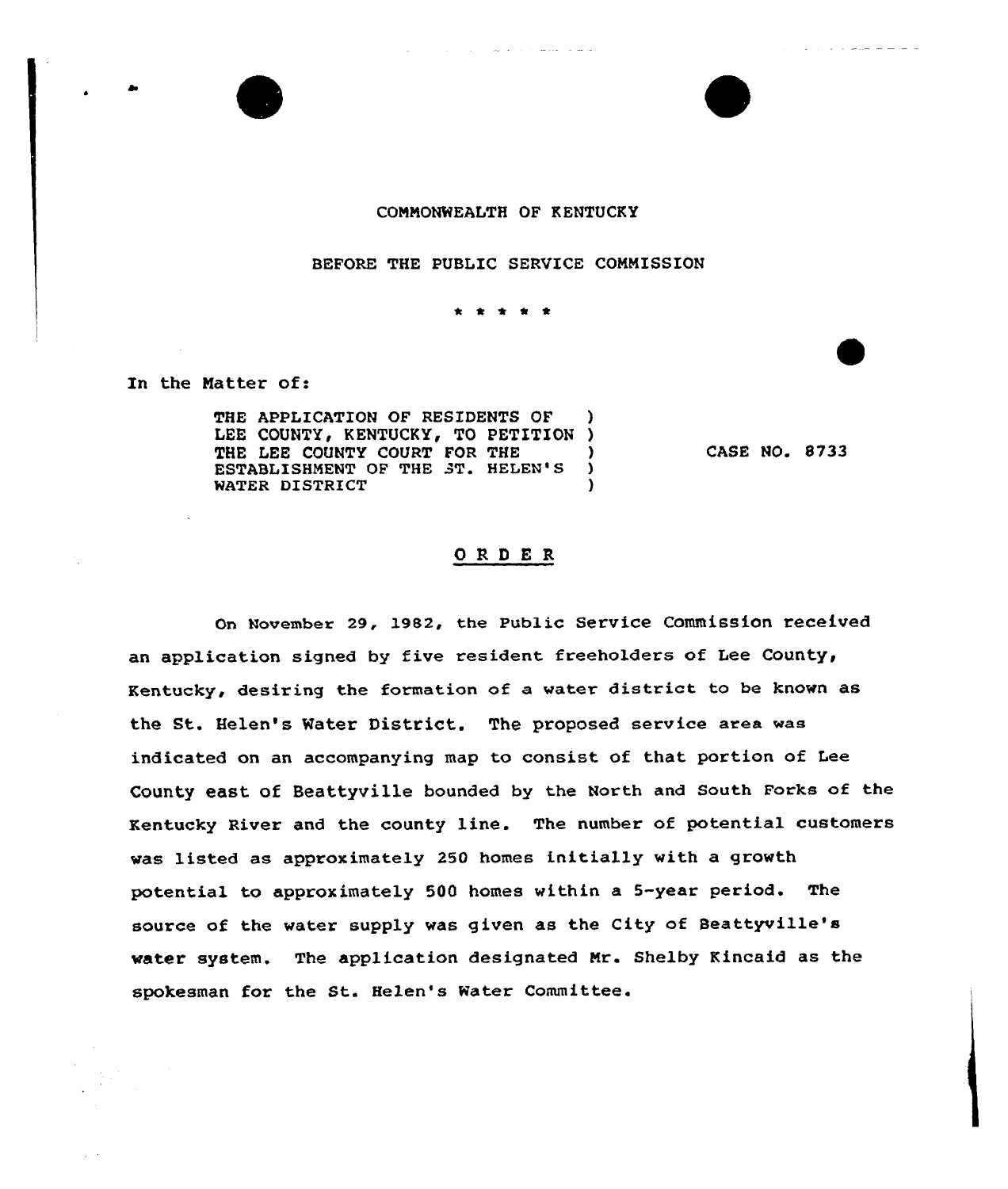<sup>A</sup> hearing was held on February 16, 1983, in the offices of the Public service Commission, Frankfort, Kentucky. <sup>A</sup> feasibility study of the proposed water district that had been prepared by a staff engineer of the Commission was introduced into evidence. The staff engineer's report concluded that consideration should be given to serving the residents of the proposed service area through one of the existing Lee County water utilities--South Side Water Association or City of Beattyville. The report recommended that the St. Helen' Mater District not be established. Nr. Kincaid stated that the St. Helen's Water Committee agreed with the staff's report and "...that it would be more appropriate and would probably work better if something could be worked with the city on just extending the water lines... without forming a water district."<sup>1</sup> In a joint meeting between Lee County Fiscal Court members and the Mayor of Beattyville, the Mayor agreed that the City would provide water service if it could be financed.<sup>2</sup> Lee County has applied for a community development block grant for the area in question and, if the grant is approved, could make the funds available to either the City or to the South Side Water Association.<sup>3</sup> According to Mr. Kincaid, the City's intended wholesale water rate of \$3.70 per thousand gallons would render the proposed St.

1 Transcript of Evidence, February 16, 1983, page 5.  $\sqrt{2}$  Ibid., page 8.  $3$  Ibid., page 13.

 $\mathbf{r}_1 \sim \mathbf{r}_2$ 

 $\overline{\mathbf{2}}$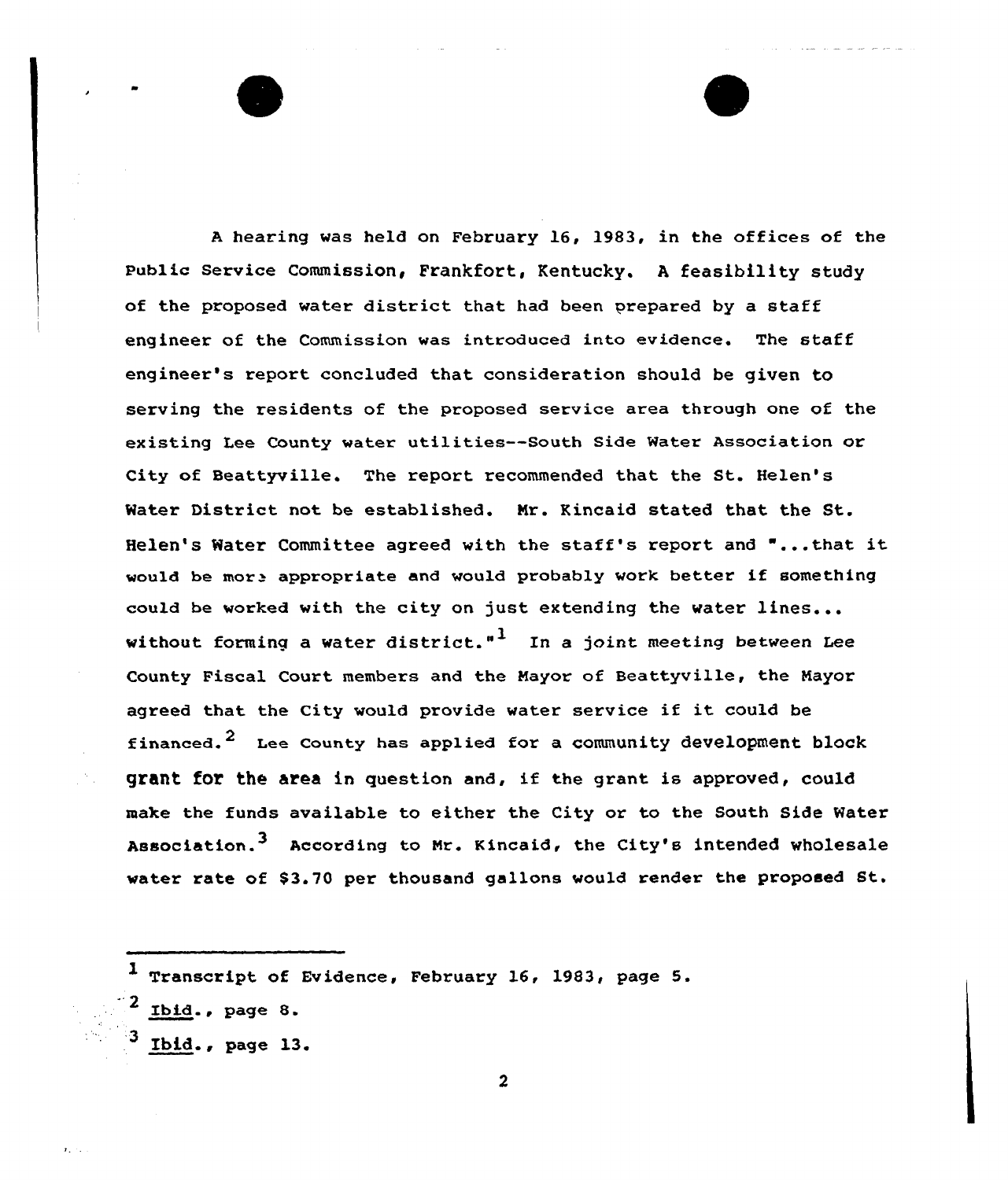Helen's Water District unacceptable for Farmers Home Administration financing.<sup>4</sup>

The Commission, after consideration of the record and being advised, is of the opinion and finds that:

(l) There is a definite need for <sup>a</sup> water distribution system in the St. Helen's area of Lee County.

(2) The City of Beattyville has adequate water treatment capacity to provide potable water to the area.

(3) The City of Beattyville and the South Side Water Association both operate existing water systems in the immediate vicinity of the proposed service area.

(4) The geographical area sought to be served by the proposed St. Helen's Mater District can be served more feasibly by either or both of the existing water suppliers.

(5) The St. Helen's Water District as proposed is not a financially viable organisation for operating and maintaining a system and should not be established.

IT IS THEREFORE ORDERED that the application of the residents of Lee County, Kentucky, to petition the Lee County Court for the establishment of the St. Helen's Water District be and it hereby is denied.

Ibid., page 30.

医爱热

 $\overline{\mathbf{3}}$